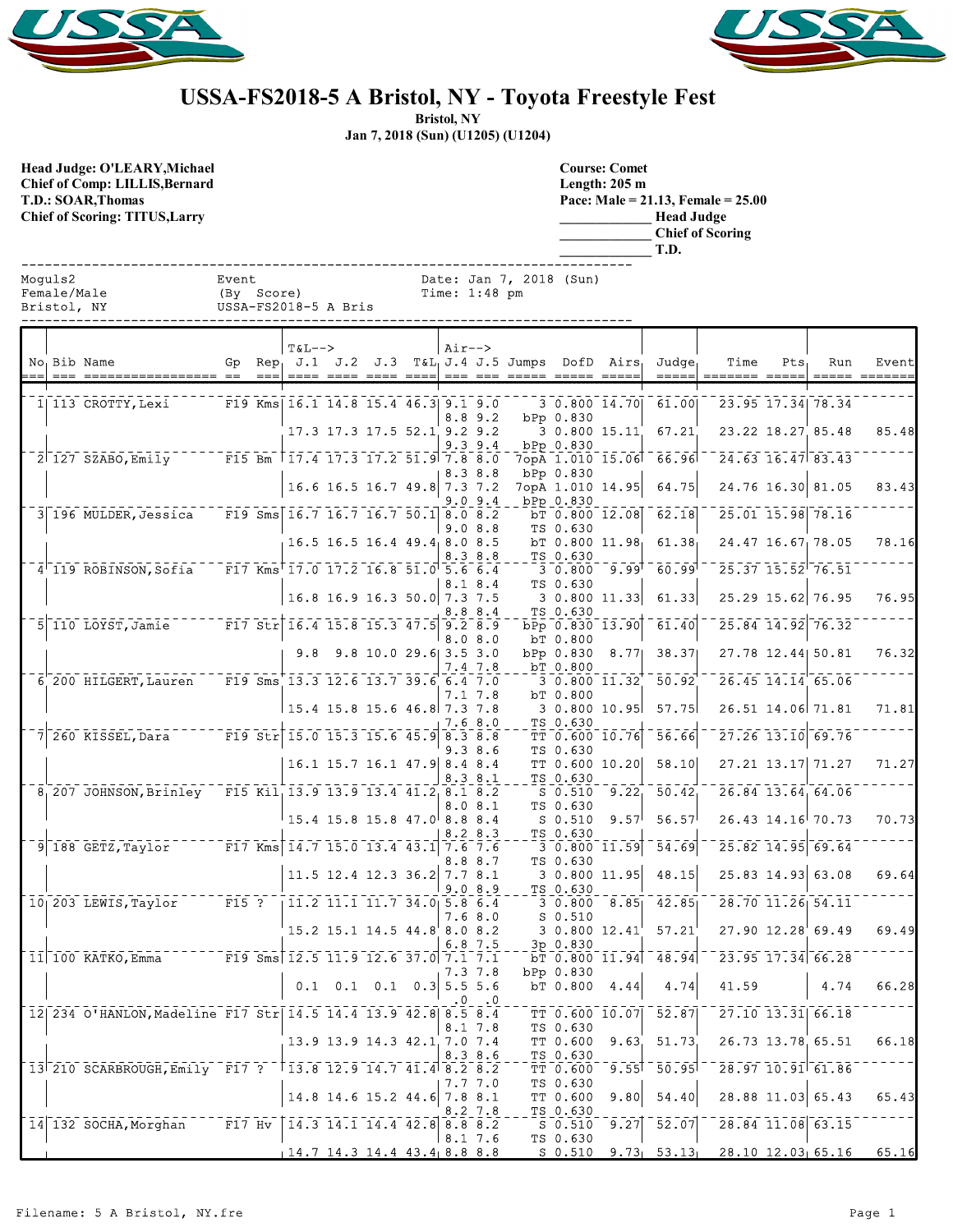Moguls2 Event Date: Jan 7, 2018 (Sun) Female/Male (By Score) Time: 1:48 pm Bristol, NY USSA-FS2018-5 A Bris

|  |                                                                                   |  | $T&L-->$                               |                                         | Air--> |                    |                                                  |                            |                                                           |                                |                                                       |     |                                                           |                   |
|--|-----------------------------------------------------------------------------------|--|----------------------------------------|-----------------------------------------|--------|--------------------|--------------------------------------------------|----------------------------|-----------------------------------------------------------|--------------------------------|-------------------------------------------------------|-----|-----------------------------------------------------------|-------------------|
|  | No Bib Name<br>=== ================= ==                                           |  | ---, ---- ---- ---- ---- ----, --- --- |                                         |        |                    | Gp Rep $J.1$ J.2 J.3 T&L J.4 J.5 Jumps DofD Airs |                            | $\qquad \qquad \doteq \qquad \qquad \doteq \qquad \qquad$ | Judge                          | Time                                                  | Pts | Run<br>$\qquad \qquad \equiv \equiv \equiv \equiv \equiv$ | Event<br>________ |
|  |                                                                                   |  |                                        |                                         |        | 8.58.2             |                                                  | TS 0.630                   |                                                           |                                |                                                       |     |                                                           |                   |
|  | 15 205 MCGUIRE, Kaitlyn F17 Hv 12.5 12.3 12.8 37.6 8.2 8.6                        |  |                                        |                                         |        | 8.4 8.1            |                                                  | $S$ 0.510<br>TS 0.630      |                                                           | $9.47$ <sup>[</sup> $47.07$ ]  |                                                       |     | $27.33$ $13.01$ 60.08                                     |                   |
|  |                                                                                   |  |                                        | 14.0 14.0 14.2 42.2 9.0 8.8             |        |                    |                                                  | $S_0.510$                  | 9.79                                                      | 51.99                          |                                                       |     | 27.99 12.17 64.16                                         | 64.16             |
|  | 16 233 SLETTENE, Skylar B F15 Sms 12.1 11.6 13.0 36.7 7.7 7.6                     |  |                                        |                                         |        | 8.6 8.1            |                                                  | TS 0.630                   | $3\,0.800\,11.44$                                         | $-48.14$                       |                                                       |     | $28.70$ $11.26$ 59.40                                     |                   |
|  |                                                                                   |  |                                        |                                         |        | 6.37.0             |                                                  | bT 0.800                   |                                                           |                                |                                                       |     |                                                           |                   |
|  |                                                                                   |  | $13.7$ 14.0 14.0 41.7 8.2 8.2          |                                         |        | 5.55.6             |                                                  | bT 0.800                   |                                                           | 3 0.800 11.00 52.70            |                                                       |     | 28.81 11.12 63.82                                         | 63.82             |
|  | 17 122 YOUNG, Zoey F15 Buf 13.9 13.2 13.4 40.5 9.1 8.8                            |  |                                        |                                         |        |                    |                                                  | $S = 0.510$<br>TS 0.630    | 9.63'                                                     | 50.13                          |                                                       |     | $28.38$ $11.67$ $61.80$                                   |                   |
|  |                                                                                   |  |                                        | $6.4$ $6.6$ $6.8$ 19.8 8.8 9.0          |        | 8.1 8.0            |                                                  | $S_0.510$                  | 9.44                                                      | 29.24                          |                                                       |     | 29.68 10.00 39.24                                         | 61.80             |
|  | 18 177 SMITH, Kaela <sup>-----</sup> F17 Str 13.8 14.5 13.4 41.7                  |  |                                        |                                         |        | 7.7 7.9<br>7.9 8.4 |                                                  | TS 0.630<br>TS 0.630       | 9.33                                                      | 51.03                          |                                                       |     | $29.30$ $10.49$ 61.52                                     |                   |
|  |                                                                                   |  |                                        |                                         |        | 6.87.2             |                                                  | TT 0.600                   |                                                           |                                |                                                       |     |                                                           |                   |
|  |                                                                                   |  |                                        | 13.2 12.8 13.2 39.2 6.2 6.0             |        | 6.67.4             |                                                  | TS 0.630<br>TT 0.600       | 8.04                                                      | 47.24                          |                                                       |     | 29.32 10.47 57.71                                         | 61.52             |
|  | 19 287 TOBEY, Lindsey F19 Hun 12.3 12.1 11.0 35.4 7.2 6.8                         |  |                                        |                                         |        |                    |                                                  | TS 0.630                   |                                                           | 8.12, 43.52                    |                                                       |     | 28.01 12.14 55.66                                         |                   |
|  |                                                                                   |  |                                        |                                         |        | 8.1 7.4            |                                                  | T 0.480<br>TS 0.630        | 7.51                                                      | 48.61                          |                                                       |     | 29.24 10.57 59.18                                         | 59.18             |
|  |                                                                                   |  |                                        |                                         | 5.35.8 |                    |                                                  | TT 0.600                   |                                                           |                                |                                                       |     |                                                           |                   |
|  | 20 135 SOCHA, Lauryn F15 Hv                                                       |  |                                        | $-5.9$ $-5.5$ $-5.2$ $16.6$ $7.3$ $7.4$ |        | 7.1 7.0            |                                                  | TT 0.600<br>TS 0.630       | 8.85                                                      | 25.45                          |                                                       |     | $31.95 - 7.10$ 32.55                                      |                   |
|  |                                                                                   |  |                                        | 13.1 13.0 12.6 38.7 6.2 5.8             |        |                    |                                                  | TT 0.600                   | 8.19                                                      | 46.89                          |                                                       |     | 29.09 10.76 57.65                                         | 57.65             |
|  | 21 158 DOYLE, Caroline F17 Str 11.3 11.7 11.2 34.2 7.5 6.5                        |  |                                        |                                         |        | 7.67.0             |                                                  | TS 0.630<br>TS 0.630       | 8.38 <sub>1</sub>                                         | $-42.58$                       |                                                       |     | $32.13$ 6.87 49.45                                        |                   |
|  |                                                                                   |  |                                        |                                         |        | 8.07.6             |                                                  | $S$ 0.510                  |                                                           |                                |                                                       |     |                                                           |                   |
|  |                                                                                   |  |                                        | 13.2 12.4 13.3 38.9 6.2 6.8             |        | 6.86.2             |                                                  | TS 0.630<br>$S$ 0.510      | $7.40^{\circ}$                                            | 46.30                          |                                                       |     | $30.87$ $8.48$ <sup>'</sup> 54.78                         | 54.78             |
|  | 22 236 LEWIS, Allison F19 Str 13.6 13.2 13.8 40.6 4.1 4.0                         |  |                                        |                                         |        | 7.6 7.8            |                                                  | TS 0.630<br>$S_0.510$      | 6.47                                                      | 47.07                          | 32.84                                                 |     | $5.96$ $53.03$                                            |                   |
|  |                                                                                   |  |                                        | 13.9 13.4 13.5 40.8 3.8 3.4             |        |                    |                                                  | TS 0.630                   | 6.54                                                      | 47.34                          | 31.92                                                 |     | $7.14$ 54.48                                              | 54.48             |
|  | 23 117 RYAN, Lilybeth F15 Gsr 10.7 10.6 11.0 32.3 6.3 5.8                         |  |                                        |                                         |        | 8.38.5             |                                                  | $S$ 0.510<br>TS 0.630      | 7.22                                                      | 39.52                          | 32.18                                                 |     | $6.80$ 46.32                                              |                   |
|  |                                                                                   |  |                                        |                                         |        | 5.95.5             |                                                  | TT 0.600                   |                                                           |                                |                                                       |     |                                                           |                   |
|  |                                                                                   |  |                                        | 11.9 12.4 12.4 36.7 5.0 5.4             |        | $5.2 \, 5.8$       |                                                  | TS 0.630<br>TT 0.600       | 6.57                                                      | 43.27                          |                                                       |     | 30.14 9.42 52.69                                          | 52.69             |
|  | 24 220 COHEN, Jessica F17 Kms 12.6 12.2 11.4 36.2 7.8 8.0                         |  |                                        |                                         |        |                    |                                                  | $S$ 0.510                  | 8.08                                                      | $-44.28$                       | 31.67                                                 |     | $-7.46$ $51.74$                                           |                   |
|  |                                                                                   |  |                                        | $10.1$ 11.0 10.2 31.3 5.2 5.0           |        | 6.36.6             |                                                  | TS 0.630<br>3 0.800        | 6.78                                                      | 38.08                          | 32.08                                                 |     | $6.93$ 45.01                                              | 51.74             |
|  |                                                                                   |  |                                        |                                         |        | 4.6 4.0            |                                                  | TS 0.630                   |                                                           |                                |                                                       |     |                                                           |                   |
|  | 25 137 LYNCH, Kassidy F13 Kms 10.2 9.7 10.2 30.1 6.0 5.8                          |  |                                        |                                         |        | 6.25.4             |                                                  | 30.800<br>TS 0.630         | 8.37                                                      | 38.47                          | 30.21                                                 |     | $9.33$ $47.80$                                            |                   |
|  |                                                                                   |  | $10.8$ 10.6                            | $9.8$ 31.2 5.6 6.0                      |        |                    |                                                  | 30.800                     | 8.98 <sub>1</sub>                                         | 40.18                          |                                                       |     | $30.47$ $8.99$ $49.17$                                    | 49.17             |
|  | 26 106 MAGNOTTI, Julie F17 Hun 11.2 10.8 10.5 32.5 8.4 8.4                        |  |                                        |                                         |        | $6.5 \t7.3$        |                                                  | TS 0.630<br>$S_0.510$      | 8.16                                                      | $40.66^{\dagger}$              |                                                       |     | $31.38$ $7.83$ $48.49$                                    |                   |
|  |                                                                                   |  |                                        | $11.4$ 12.0 11.5 34.9 8.1 8.8           |        | 8.28.0             |                                                  | T 0.480<br>S 0.510         |                                                           |                                | $7.37$ 42.27 32.22 6.75 49.02                         |     |                                                           | 49.02             |
|  |                                                                                   |  |                                        |                                         |        | 6.06.8             |                                                  | T 0.480                    |                                                           |                                |                                                       |     |                                                           |                   |
|  | 27 248 SHUSTER, Victoria F15 Hun 6.4 6.4 5.2 18.0 5.4 5.8                         |  |                                        |                                         |        | 7.16.9             |                                                  | TT 0.600<br>TS 0.630       | 7.76                                                      |                                | $\sqrt{25.76}$ $\sqrt{28.85}$ 11.07 36.83             |     |                                                           |                   |
|  |                                                                                   |  |                                        | $9.5$ $8.8$ $8.8$ $27.1$ $5.9$ $5.8$    |        |                    |                                                  |                            |                                                           |                                | TT $0.600$ 7.91 35.01 28.65 11.32 46.33               |     |                                                           | 46.33             |
|  | 28 268 VASATKA, Marissa F17 Sms dns dns dns dns                                   |  |                                        |                                         |        | $7.2\;6.8$         |                                                  | TS 0.630                   | dns                                                       | dns                            |                                                       |     | dns                                                       |                   |
|  |                                                                                   |  |                                        |                                         |        |                    |                                                  |                            |                                                           |                                |                                                       |     |                                                           |                   |
|  |                                                                                   |  |                                        | dns dns dns dns                         |        |                    |                                                  |                            | dnsl                                                      | dns                            |                                                       |     | dns                                                       | dns               |
|  | $\frac{1}{1}$ 237 LEWIS, Alex $\frac{1}{237}$ M19 Kms 18.3 18.0 17.8 54.1 9.6 9.6 |  |                                        |                                         |        |                    |                                                  |                            |                                                           |                                |                                                       |     |                                                           |                   |
|  |                                                                                   |  |                                        |                                         |        |                    | 9.1 9.2 7opA 0.860                               |                            |                                                           | $DF 0.830 15.82^{1} 69.92^{1}$ |                                                       |     | 21.94 14.77 84.69                                         |                   |
|  |                                                                                   |  |                                        | 18.2 18.1 18.0 54.3 9.4 9.6             |        | $9.2$ $9.5$        |                                                  | 7opA 0.860                 |                                                           |                                | bF 0.830 15.92 70.22 21.70 15.13 85.35                |     |                                                           | 85.35             |
|  | 2 216 BEAUREGARD, Ian M19 Kms 14.0 14.0 14.0 42.0 6.2 6.6                         |  |                                        |                                         |        |                    | $7$ opG $-0.990 - 10.57$                         |                            |                                                           |                                | $-52.57$ <sup>--</sup> 20.24 17.34 <sup>-</sup> 69.91 |     |                                                           |                   |
|  |                                                                                   |  |                                        | 18.5 18.3 18.5 55.3 9.3 9.0             |        | 5.86.0             |                                                  | bL 0.720                   |                                                           |                                | 3 0.700 13.42 68.72 20.89 16.36 85.08                 |     |                                                           | 85.08             |
|  |                                                                                   |  |                                        |                                         |        | 9.79.8             |                                                  | $ b$ <sup>L</sup> $ 0.720$ |                                                           |                                |                                                       |     |                                                           |                   |
|  | 3 199 SCHUNK, Harrison M19 Sms 17.6 17.7 17.0 52.3 9.5 9.4                        |  |                                        |                                         |        | $9.4\,9.0$         |                                                  | bPp 0.730                  |                                                           |                                | $\overline{b}$ bL 0.720 13.51 65.81 21.37 15.63 81.44 |     |                                                           |                   |
|  |                                                                                   |  |                                        |                                         |        |                    |                                                  |                            |                                                           |                                | bT 0.700 11.99 61.39 19.57 18.36 79.75                |     |                                                           | 81.44             |
|  | $4$ 225 SHAMBELAN, C.J. $17.7$ 17.0 17.0 51.7 8.8 8.4                             |  |                                        |                                         |        | 8.3 7.9            |                                                  | bPp 0.730                  |                                                           | $7$ opA $0.860$ 15.19 $66.89$  |                                                       |     | $\overline{22.89}$ 13.33 80.22                            |                   |
|  |                                                                                   |  |                                        |                                         |        | 8.68.0             |                                                  | 3oGB 0.940                 |                                                           |                                |                                                       |     |                                                           |                   |
|  |                                                                                   |  | $16.3$ 16.4 16.3 49.0 8.5 8.2          |                                         |        |                    |                                                  |                            |                                                           |                                | $7$ opA 0.860 15.35 64.35 22.57 13.81 78.16 80.22     |     |                                                           |                   |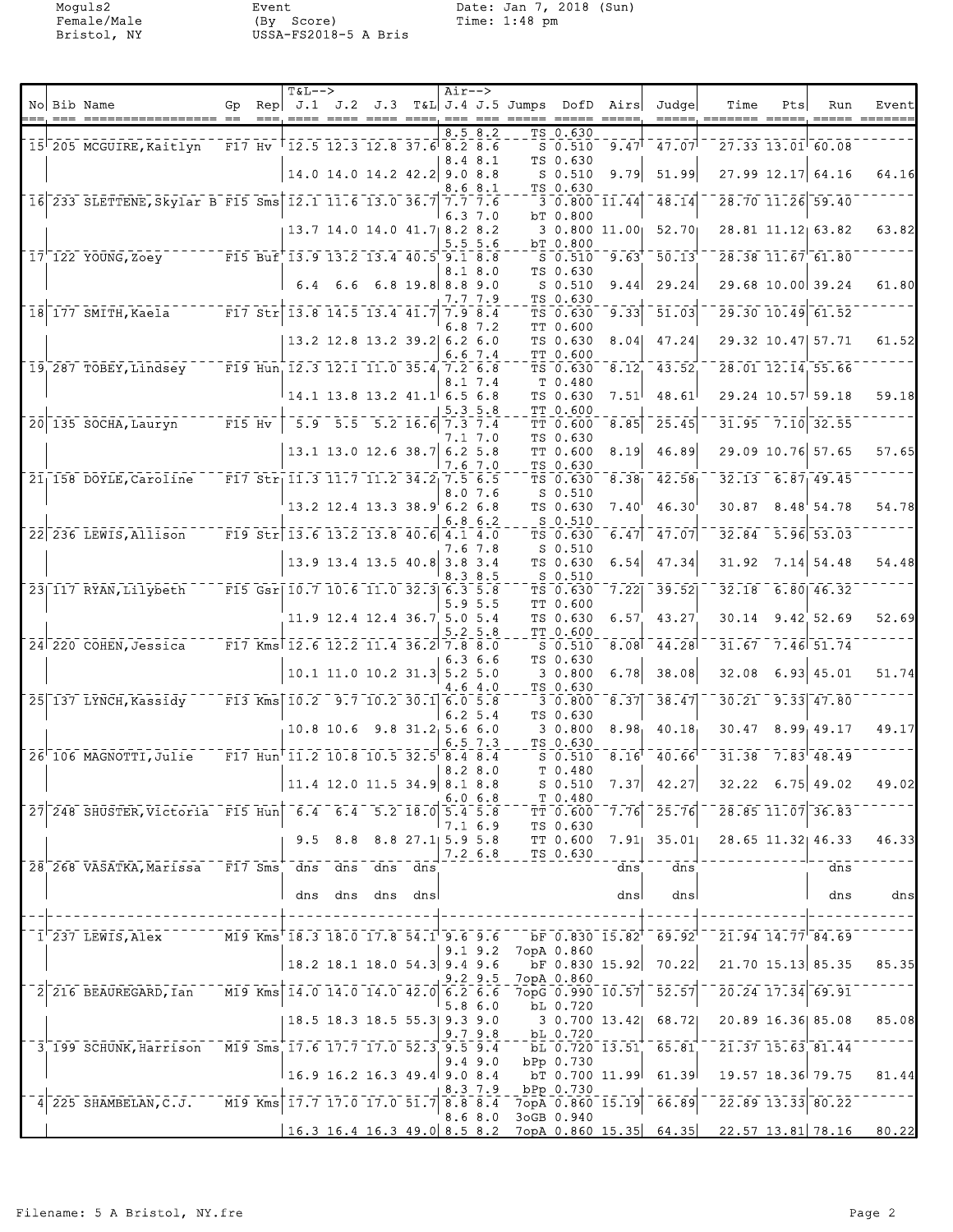Moguls2 Event Date: Jan 7, 2018 (Sun) Female/Male (By Score) Time: 1:48 pm Bristol, NY USSA-FS2018-5 A Bris

|  |                                                                         |          | $T&L--$                                                                                                   |                               | $Air--$     |           |                                                |                  |                  |                         |                                                                                                                                                                                                                                                                                                                                                                                             |     |                                                 |       |
|--|-------------------------------------------------------------------------|----------|-----------------------------------------------------------------------------------------------------------|-------------------------------|-------------|-----------|------------------------------------------------|------------------|------------------|-------------------------|---------------------------------------------------------------------------------------------------------------------------------------------------------------------------------------------------------------------------------------------------------------------------------------------------------------------------------------------------------------------------------------------|-----|-------------------------------------------------|-------|
|  | No Bib Name                                                             | $==$     |                                                                                                           |                               |             |           | Gp Rep J.1 J.2 J.3 T&L J.4 J.5 Jumps DofD Airs |                  |                  | Judgel                  | Time                                                                                                                                                                                                                                                                                                                                                                                        | Pts | Run                                             | Event |
|  | $5^{\dagger}$ 288 STIEFEL, Adam                                         |          | M17 Kms 15.6 16.6 16.8 49.0 8.1 8.7                                                                       |                               | 8.8         | 8.6       |                                                | 3oGB 0.940       |                  | 7opA 0.860 13.17 62.17  |                                                                                                                                                                                                                                                                                                                                                                                             |     | 21.72 15.10 77.27                               |       |
|  |                                                                         |          |                                                                                                           | $17.0$ 16.8 16.8 50.6 9.4 9.0 | 8.3 8.7     |           |                                                | bT 0.700         | 7opA 0.860 14.35 | 64.95                   |                                                                                                                                                                                                                                                                                                                                                                                             |     | 21.66 15.19 80.14                               | 80.14 |
|  |                                                                         |          |                                                                                                           |                               |             | 9.29.2    |                                                | bT 0.700         |                  |                         |                                                                                                                                                                                                                                                                                                                                                                                             |     |                                                 |       |
|  |                                                                         |          |                                                                                                           |                               | 8.6 8.9     |           |                                                | bL 0.720         | bF 0.830 13.68   | $-63.48$                |                                                                                                                                                                                                                                                                                                                                                                                             |     | 20.78 16.53 80.01                               |       |
|  |                                                                         |          |                                                                                                           | 17.4 17.0 16.7 51.1 8.5 8.7   | 8.48.6      |           |                                                | bL 0.720         | bF 0.830 13.25   | 64.35                   |                                                                                                                                                                                                                                                                                                                                                                                             |     | 21.86 14.89 79.24                               | 80.01 |
|  | $7\overline{)129}$ TIKTINSKY, Peter MSr Sms 16.1 16.0 16.4 48.5 7.6 7.9 |          |                                                                                                           |                               | 7.2 7.8     |           |                                                | bL 0.720         | 7opA 0.860 12.05 | 60.55                   |                                                                                                                                                                                                                                                                                                                                                                                             |     | 22.25 14.30 74.85                               |       |
|  |                                                                         |          | 16.5 16.7 16.6 49.8 8.2 8.6                                                                               |                               | 9.79.8      |           |                                                | bL 0.720         | 7opA 0.860 14.23 | 64.03                   |                                                                                                                                                                                                                                                                                                                                                                                             |     | 22.03 14.63 78.66                               | 78.66 |
|  | 8 102 MOSSBROOK, Skye                                                   | $M19$ Bm | $\overline{16.4}$ $\overline{16.4}$ $\overline{16.8}$ $\overline{49.6}$ $\overline{8.4}$ $\overline{8.9}$ |                               | 8.27.9      |           |                                                | bL 0.720         | bF 0.830 12.96   | 62.56                   |                                                                                                                                                                                                                                                                                                                                                                                             |     | $21.48$ 15.46 78.02                             |       |
|  |                                                                         |          |                                                                                                           | 16.5 16.4 17.0 49.9 8.4 8.8   | 8.98.7      |           |                                                |                  | bF 0.830 13.46   | 63.36                   |                                                                                                                                                                                                                                                                                                                                                                                             |     | 21.75 15.06 78.42                               | 78.42 |
|  | 9 112 GRAMMAS, Elijah                                                   |          | M17 Gsr 16.6 16.8 16.5 49.9 8.7 9.4                                                                       |                               |             |           |                                                | bL 0.720         | bPp 0.730 13.61  | 63.51                   |                                                                                                                                                                                                                                                                                                                                                                                             |     | 22.06 14.59 78.10                               |       |
|  |                                                                         |          | $16.0$ 16.1 16.3 48.4 7.8 7.0                                                                             |                               | 8.28.1      |           |                                                | 7opA 0.860       | bPp 0.730 12.53  | 60.93                   |                                                                                                                                                                                                                                                                                                                                                                                             |     | $21.45$ 15.51 76.44                             | 78.10 |
|  | 10 123 KOSINSKI, Henry M17 Sms 16.4 15.4 16.0 47.8 7.4 7.0              |          |                                                                                                           |                               | 8.8 7.8     |           |                                                | 7opA 0.860       | bF 0.830 12.77   | 60.57                   |                                                                                                                                                                                                                                                                                                                                                                                             |     | 22.32 14.19 74.76                               |       |
|  |                                                                         |          |                                                                                                           | 17.3 16.6 16.8 50.7 7.3 7.0   | 9.59.4      |           |                                                | bL 0.720         | bF 0.830 12.40   | 63.10                   |                                                                                                                                                                                                                                                                                                                                                                                             |     | 22.38 14.10 77.20                               | 77.20 |
|  | $11_1 206$ NORTH, Curtis $15.9$ $16.5$ $16.5$ $48.9$ $8.4$ $8.8$        |          |                                                                                                           |                               | 9.18.9      |           |                                                | bL 0.720         | 3p 0.730 11.91   | 60.81                   |                                                                                                                                                                                                                                                                                                                                                                                             |     | $23.22$ $12.83$ $73.64$                         |       |
|  |                                                                         |          |                                                                                                           | $16.8$ 17.1 17.3 51.2 9.0 8.9 | 8.1 8.0     |           |                                                | 3 0.700          | $3p$ 0.730 12.23 | 63.43                   |                                                                                                                                                                                                                                                                                                                                                                                             |     | $23.56$ $12.31$ <sup><math>+ 75.74</math></sup> | 75.74 |
|  |                                                                         |          |                                                                                                           |                               | 8.5 7.8     |           |                                                | 3 0.700          |                  |                         |                                                                                                                                                                                                                                                                                                                                                                                             |     |                                                 |       |
|  | 12 227 GRAMMAS, Caleb M15 Gsr 13.8 13.0 12.9 39.7 8.3 8.9               |          |                                                                                                           |                               |             | 8.0 8.6   |                                                | bPp 0.730        | $bT$ 0.700 12.07 | 51.77                   | 25.29                                                                                                                                                                                                                                                                                                                                                                                       |     | $-9.69$ 61.46                                   |       |
|  |                                                                         |          |                                                                                                           | 17.0 17.1 16.8 50.9 8.7 8.6   | 8.8 8.9     |           |                                                | bPp 0.730        | $bT$ 0.700 12.51 | 63.41                   |                                                                                                                                                                                                                                                                                                                                                                                             |     | 25.31 9.66 73.07                                | 73.07 |
|  | 13 232 O'HANLON, Patrick M15 Str 15.6 16.7 16.1 48.4 6.5 7.0            |          |                                                                                                           |                               | 7.8 8.4     |           |                                                | bPp 0.730        |                  | bT 0.700 10.63 59.03    |                                                                                                                                                                                                                                                                                                                                                                                             |     | 24.64 10.68 69.71                               |       |
|  |                                                                         |          |                                                                                                           | 16.1 16.8 16.7 49.6 7.7 6.9   | 8.5 8.8     |           |                                                | bPp 0.730        | bT 0.700 11.42   | 61.02                   |                                                                                                                                                                                                                                                                                                                                                                                             |     | 24.14 11.44 72.46                               | 72.46 |
|  | 14 115 RYAN, Aidan M17 Gsr 16.3 16.0 15.6 47.9 6.6 6.0                  |          |                                                                                                           |                               | 8.28.4      |           |                                                | bPp 0.730        |                  | bPG 0.830 11.28 59.18   |                                                                                                                                                                                                                                                                                                                                                                                             |     | 24.57 10.79 69.97                               |       |
|  |                                                                         |          |                                                                                                           | 16.5 16.6 15.8 48.9 6.5 6.8   |             |           |                                                |                  | bPG 0.830 11.82  | 60.72                   |                                                                                                                                                                                                                                                                                                                                                                                             |     | 24.70 10.59 71.31                               | 71.31 |
|  | 15 195 LEVITTS, Blake M19 Kms 16.4 15.4 15.4 47.2 8.4 8.4               |          |                                                                                                           |                               | 8.4 8.9     |           |                                                | bPp 0.730        | 30.70011.28      | 58.48                   |                                                                                                                                                                                                                                                                                                                                                                                             |     | 23.96 11.71 70.19                               |       |
|  |                                                                         |          |                                                                                                           | 15.5 15.6 15.4 46.5 9.2 8.6   | 8.6 8.3     |           |                                                | <b>TTS 0.640</b> |                  | $3\ 0.700\ 11.86$ 58.36 |                                                                                                                                                                                                                                                                                                                                                                                             |     | 24.28 11.22 69.58                               | 70.19 |
|  | $16^{6}$ 134 MCGUIRE, Michael M17 Hv $14.5$ 14.8 14.6 43.9 9.2 8.9      |          |                                                                                                           |                               | 8.69.0      |           |                                                | <b>TTS 0.640</b> |                  | bT 0.700 12.68 56.58    |                                                                                                                                                                                                                                                                                                                                                                                             |     | 23.87 11.85 68.43                               |       |
|  |                                                                         |          |                                                                                                           | 15.8 15.9 14.5 46.2 8.4 7.9   | 8.88.6      |           |                                                | bPp 0.730        |                  | bT 0.700 11.57 $57.77$  |                                                                                                                                                                                                                                                                                                                                                                                             |     | 23.95 11.72 69.49                               | 69.49 |
|  | 17 107 ALVA, Isaac M15 Bm 15.8 15.3 15.0 46.1 7.8 8.4                   |          |                                                                                                           |                               | 8.3 7.8     |           |                                                | bPp 0.730        |                  |                         | $\bar{\texttt{b}}$ $\bar{\texttt{r}}$ $\bar{\texttt{0}}$ $\bar{\texttt{0}}$ $\bar{\texttt{0}}$ $\bar{\texttt{0}}$ $\bar{\texttt{0}}$ $\bar{\texttt{0}}$ $\bar{\texttt{0}}$ $\bar{\texttt{0}}$ $\bar{\texttt{0}}$ $\bar{\texttt{0}}$ $\bar{\texttt{0}}$ $\bar{\texttt{0}}$ $\bar{\texttt{0}}$ $\bar{\texttt{0}}$ $\bar{\texttt{0}}$ $\bar{\texttt{0}}$ $\bar{\texttt{0}}$ $\bar{\texttt{0}}$ |     |                                                 |       |
|  |                                                                         |          |                                                                                                           | 16.0 15.2 16.1 47.3 8.0 8.4   | 7.4 7.8     |           |                                                | 3 0.700          |                  | bT 0.700 10.74 58.04    | 24.19 11.36 69.40                                                                                                                                                                                                                                                                                                                                                                           |     |                                                 | 69.40 |
|  | 18 219 BOLESKY, Blake - - - M17 ? - + 14.0 14.0 13.6 41.6 8.4 8.1       |          |                                                                                                           |                               | 7.37.0      |           |                                                | 30.700           |                  |                         |                                                                                                                                                                                                                                                                                                                                                                                             |     |                                                 |       |
|  |                                                                         |          |                                                                                                           |                               | 8.6 8.4     |           |                                                | bPG 0.830        |                  |                         | $7$ <sub>OP</sub> A $0.860$ $14.14$ $55.74$ $22.91$ $13.30$ $69.04$                                                                                                                                                                                                                                                                                                                         |     |                                                 |       |
|  |                                                                         |          | $14.0$ 13.8 12.6 40.4 8.7 8.7                                                                             |                               |             | $9.4$ 9.6 |                                                | bPG 0.830        |                  |                         | 7opA 0.860 15.36 55.76 26.48 7.89 63.65                                                                                                                                                                                                                                                                                                                                                     |     |                                                 | 69.04 |
|  | $15.9$ 169 LATTERMAN, Spencer M17 Sev 15.9 16.2 14.8 46.9 7.3 7.8       |          |                                                                                                           |                               | 7.8 7.8     |           |                                                | 3 0.700          | $bT$ 0.700 10.74 | $-57.64$                | $-$ 24.25 11.27 68.91                                                                                                                                                                                                                                                                                                                                                                       |     |                                                 |       |
|  |                                                                         |          | $13.4$ 12.8 13.5 39.7 7.8 7.5                                                                             |                               | 8.08.2      |           |                                                | 3 0.700          | $bT$ 0.700 11.02 | 50.72                   |                                                                                                                                                                                                                                                                                                                                                                                             |     | 23.32 12.68 63.40                               | 68.91 |
|  | 20 130 SIMON, S1d <sup>------</sup> M19 Kms 15.0 14.9 15.3 45.2 8.6 8.9 |          |                                                                                                           |                               | 6.76.8      |           |                                                | bT 0.700         | $-30.70010.85$   | $\overline{56.05}$      | $-23.97$ $11.69$ $67.74$                                                                                                                                                                                                                                                                                                                                                                    |     |                                                 |       |
|  |                                                                         |          | $\frac{1}{2}$ 12.5 13.0 13.4 38.9 8.7 9.0                                                                 |                               |             |           |                                                |                  | 3 0.700 11.20    | 50.10                   | 24.37 11.09 61.19                                                                                                                                                                                                                                                                                                                                                                           |     |                                                 | 67.74 |
|  | 21 124 PETRONE, Jack M13 Kms 14.9 15.5 15.0 45.4 5.1 4.1                |          |                                                                                                           |                               | 7.3 7.0     |           |                                                | bT 0.700         |                  |                         | $-3p$ 0.730 7.80 53.20 $-24.70$ 10.59 63.79                                                                                                                                                                                                                                                                                                                                                 |     |                                                 |       |
|  |                                                                         |          |                                                                                                           | 15.7 15.7 15.5 46.9 7.6 7.6   | 8.6 8.2     |           |                                                | TS 0.530         | 3 0.700 10.32    | 57.22                   | 24.85 10.36 67.58                                                                                                                                                                                                                                                                                                                                                                           |     |                                                 | 67.58 |
|  | 22 184 BUTLER, Bryce M17 Hv   14.3 14.4 13.8 42.5 8.1 7.9               |          |                                                                                                           |                               | $9.5$ $9.4$ |           |                                                | TS 0.530         |                  |                         | $-3$ 0.700 11.69 $54.19$ $-25.13$ 9.94 64.13                                                                                                                                                                                                                                                                                                                                                |     |                                                 |       |
|  |                                                                         |          |                                                                                                           | 14.8 14.9 14.6 44.3 8.8 8.8   | 8.5 8.2     |           |                                                | bPp 0.730        |                  |                         | 3p 0.730 12.87 57.17 25.10 9.98 67.15                                                                                                                                                                                                                                                                                                                                                       |     |                                                 | 67.15 |
|  |                                                                         |          |                                                                                                           |                               | 8.8 8.9     |           |                                                | bPp 0.730        |                  |                         |                                                                                                                                                                                                                                                                                                                                                                                             |     |                                                 |       |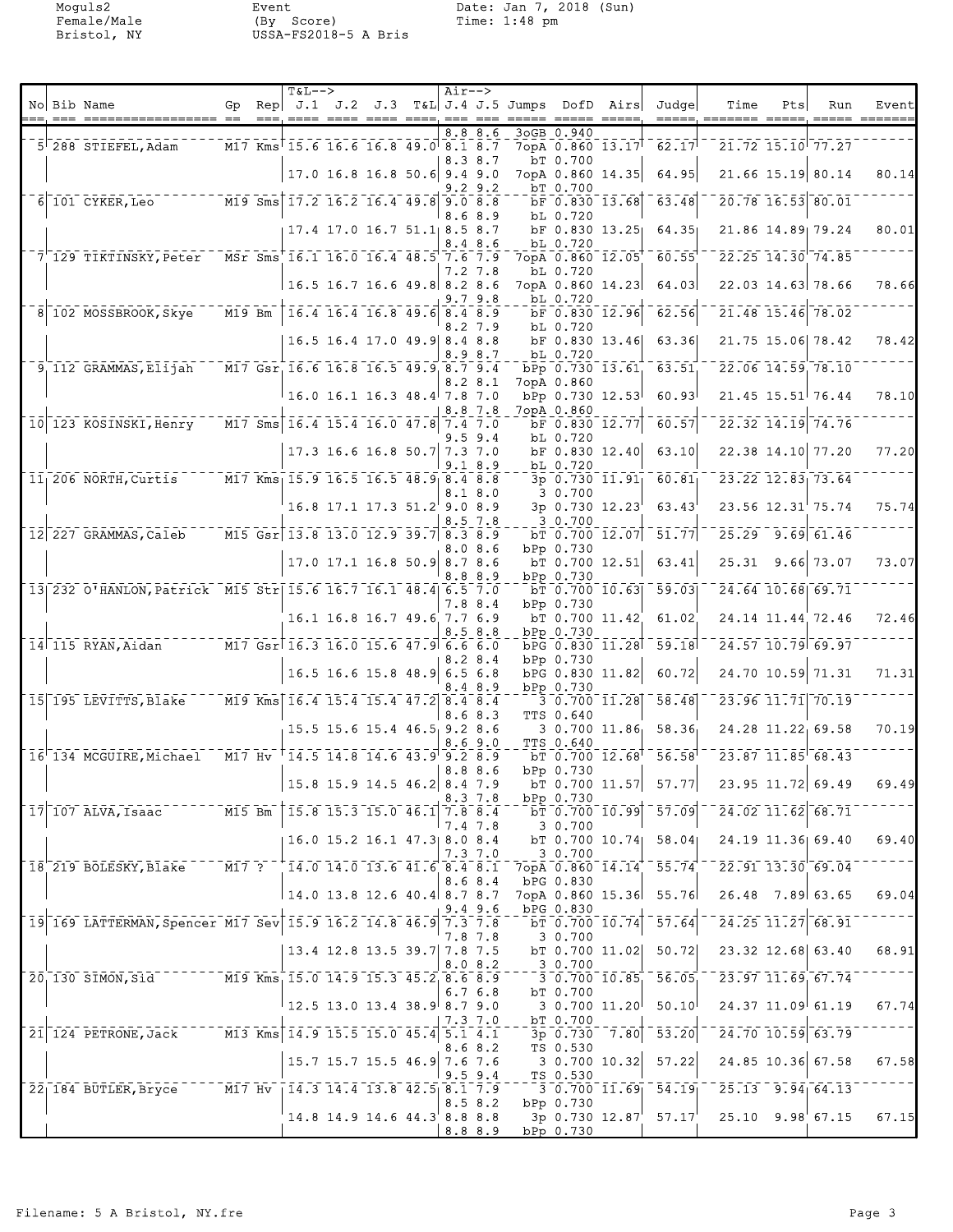Moguls2 Event Date: Jan 7, 2018 (Sun) Female/Male (By Score) Time: 1:48 pm Bristol, NY USSA-FS2018-5 A Bris

|  | No Bib Name                                                                                                                                                                                                                                      | Gp. |     | <b>T&amp;L--&gt;</b><br>Rep $J.1$ $J.2$ $J.3$                                 |     | _____ ____ ____ ____ ___      |                  | Air-->         |                    | T&L J.4 J.5 Jumps DofD Airs<br>esses esses |                                 |                               | Judgel<br>$=====$   | Time                                                                                          | Pts               | Run                | Event<br>===== ======= |
|--|--------------------------------------------------------------------------------------------------------------------------------------------------------------------------------------------------------------------------------------------------|-----|-----|-------------------------------------------------------------------------------|-----|-------------------------------|------------------|----------------|--------------------|--------------------------------------------|---------------------------------|-------------------------------|---------------------|-----------------------------------------------------------------------------------------------|-------------------|--------------------|------------------------|
|  | 23 114 DAMORE, Tyler                                                                                                                                                                                                                             | M15 | Kms |                                                                               |     | 13.4 13.9 13.4 40.7           |                  |                | 7.8 8.2<br>8.1 8.4 |                                            | 3p 0.730                        | 3 0.700 11.62                 | 52.32               | 26.61                                                                                         | 7.70              | 60.02              |                        |
|  |                                                                                                                                                                                                                                                  |     |     |                                                                               |     | 15.0 15.6 15.4 46.0 8.3 8.7   |                  |                | 8.58.9             |                                            | 3p 0.730                        | 3 0.700 12.29                 | 58.29               | 26.12                                                                                         |                   | 8.44 66.73         | 66.73                  |
|  | 24 125 GREEN, Keenan                                                                                                                                                                                                                             |     |     | M17 Kil 15.8 16.0 16.0 47.8 8.0 8.3                                           |     |                               |                  |                |                    |                                            | TS 0.530                        | 8.83                          | 56.63               |                                                                                               | 25.24 9.77 66.40  |                    |                        |
|  |                                                                                                                                                                                                                                                  |     |     | $\begin{smallmatrix} 15.2 & 15.5 & 15.6 & 46.3 & 8.0 & 8.4 \end{smallmatrix}$ |     |                               |                  |                | 6.0 6.9            |                                            | 3 0.700<br>TS 0.530             | 9.17                          | 55.47               | 25.31                                                                                         |                   | 9.66 65.13         | 66.40                  |
|  | 25 222 LYNCH, Clay M17 Kms 14.5 14.4 13.6 42.5 9.4 9.0                                                                                                                                                                                           |     |     |                                                                               |     |                               |                  |                | 6.87.0             |                                            | 3 0.700                         | TS 0.530 10.68                | 53.18               |                                                                                               | 24.03 11.60 64.78 |                    |                        |
|  |                                                                                                                                                                                                                                                  |     |     |                                                                               |     | 14.7 15.4 15.0 45.1 8.4 8.4   |                  |                | 8.48.2             |                                            | 3 0.700                         | TTS 0.640 10.79               | 55.89               |                                                                                               |                   | 24.94 10.23 66.12  | 66.12                  |
|  | 26 269 ESTELLA, Ryan                                                                                                                                                                                                                             |     |     | M17 Pro 15.0 14.8 14.0 43.8 7.8 7.4                                           |     |                               |                  |                | 7.6 7.9            |                                            | 3 0.700<br>TS 0.530             | 7.84                          | 51.64               |                                                                                               | 25.05 10.06 61.70 |                    |                        |
|  |                                                                                                                                                                                                                                                  |     |     |                                                                               |     | 15.3 15.6 15.0 45.9 9.0 8.8   |                  |                | 5.35.6             |                                            | 3 0.700<br>TS 0.530             | 9.24                          | 55.14               |                                                                                               |                   | 24.54 10.83 65.97  | 65.97                  |
|  | 27 111 SERELS, Spencer                                                                                                                                                                                                                           |     |     | M19 Sms $9.5$ 9.8 8.4 27.7 5.8 6.0                                            |     |                               |                  |                | 9.38.8             |                                            | TT 0.500<br>3 0.700             | 6.79                          | 34.49               |                                                                                               | 25.25 9.76 44.25  |                    |                        |
|  |                                                                                                                                                                                                                                                  |     |     |                                                                               |     | 15.6 15.4 14.6 45.6 5.2 5.6   |                  |                | 3.64.0             |                                            | bT 0.700<br>3 0.700             | 7.87                          | 53.47               |                                                                                               |                   | 24.99 10.15 63.62  | 63.62                  |
|  | 28 201 GREEN, Conan                                                                                                                                                                                                                              |     |     | M17 Kil 14.9 14.4 13.6 42.9 5.0 4.5                                           |     |                               |                  | 5.6            | 6.1                |                                            | bT 0.700<br>3 0.700             | 7.59                          | 50.49               |                                                                                               | 24.74 10.53 61.02 |                    |                        |
|  |                                                                                                                                                                                                                                                  |     |     | 5.8                                                                           | 5.0 |                               | 4.4 15.2 3.0 2.4 |                | 8.18.0<br>8.8 8.6  |                                            | TS 0.530<br>3 0.700             | 6.49                          | 21.69               | 27.19                                                                                         |                   | $6.82$ 28.51       | 61.02                  |
|  | 29 121 SCHEID, Nicholas                                                                                                                                                                                                                          |     |     | M15 Sms 14.4 14.9 13.2 42.5 8.2 8.2                                           |     |                               |                  |                | 5.4 5.0            |                                            | TS 0.530<br>bT 0.700<br>3 0.700 | 9.38                          | 51.88               | 26.77                                                                                         |                   | $-7.45$ 59.33      |                        |
|  |                                                                                                                                                                                                                                                  |     |     |                                                                               |     | 14.2 14.6 14.2 43.0 7.2 6.8   |                  |                | 6.66.8             |                                            | bT 0.700<br>3 0.700             | 9.59                          | 52.59               | 27.21                                                                                         |                   | $6.79$ 59.38       | 59.38                  |
|  | 30 133 LAMLEIN, Raymond M15 Kms 14.1 13.0 13.4 40.5 7.7 7.8                                                                                                                                                                                      |     |     |                                                                               |     |                               |                  |                | 5.45.0             |                                            | 3 0.700<br>TTS 0.640            | 8.75                          | 49.25               |                                                                                               | 25.03 10.09 59.34 |                    |                        |
|  |                                                                                                                                                                                                                                                  |     |     |                                                                               |     | 13.5 13.3 12.8 39.6 8.4 7.9   |                  |                | 8.07.2             |                                            | 3 0.700<br>TS 0.530             | 9.73                          | 49.33               | 25.35                                                                                         |                   | 9.60, 58.93        | 59.34                  |
|  | $31$ <sup><math>-162</math></sup> TOBEY, Gavin                                                                                                                                                                                                   |     |     | M15 Hun 13.0 13.9 13.0 39.9 7.0 7.7                                           |     |                               |                  |                | 7.8 8.1            |                                            | bT 0.700                        | $3\;\;0.700\;\;10.71^\dagger$ | $\bar{50}.\bar{61}$ | 26.63                                                                                         |                   | 7.6758.28          |                        |
|  |                                                                                                                                                                                                                                                  |     |     |                                                                               |     | 11.4 12.3 12.0 35.7 6.2 7.1   |                  |                | 7.2 7.9            |                                            | 3 0.700<br>bT 0.700             | 9.94                          | 45.64               | 26.19                                                                                         |                   | 8.33 53.97         | 58.28                  |
|  | 32 126 ARQUIT, Jamie                                                                                                                                                                                                                             |     |     | $M15$ Kms $14.0$ 14.1 14.7 42.8                                               |     |                               |                  | 7.5 8.2<br>7.8 | 8.1                |                                            | $S_0.410$<br>TS 0.530           | 7.42                          | 50.22               | 27.59                                                                                         |                   | $6.21$ 56.43       |                        |
|  |                                                                                                                                                                                                                                                  |     |     |                                                                               |     | 12.0 11.2 11.0 34.2 7.6 8.4   |                  |                | 6.67.2             |                                            | $S_0.410$<br>ST 0.530           | 6.92 <sub>1</sub>             | 41.12               | 27.36                                                                                         |                   | $6.56$ 47.68       | 56.43                  |
|  | $33'$ 131 LESHEM, Alon $751'$ $81'$ $51'$ $12.8$ 12.6 12.0 37.4 7.5 7.5                                                                                                                                                                          |     |     |                                                                               |     |                               |                  |                | 8.0 7.8            |                                            | 3 0.700                         | bT 0.700 10.78                | 48.18               | 27.54                                                                                         |                   | $6.29$ 54.47       |                        |
|  |                                                                                                                                                                                                                                                  |     |     |                                                                               |     | $12.3$ 12.2 12.7 37.2 7.6 6.8 |                  |                | 7.2 7.6            |                                            | 3 0.700                         | $bT$ 0.700 10.22              | 47.42               | 26.67                                                                                         |                   | $7.61$ 55.03       | 55.03                  |
|  | 34 136 ROTHBERG, Michael M15 Kms 0.1 0.1 0.1                                                                                                                                                                                                     |     |     |                                                                               |     |                               | $0.3$ 6.0 6.6    | . 0            | $\cdot$ 0          |                                            | 3 0.700                         | 4.41                          | 4.71                | (none)                                                                                        |                   | 4.71               |                        |
|  |                                                                                                                                                                                                                                                  |     |     |                                                                               |     | 13.9 13.2 13.0 40.1 7.4 7.9   |                  | 7.0 6.4        |                    |                                            | 3 0.700<br>TS 0.530             | 8.90                          | 49.00               | 28.44                                                                                         |                   | 4.92 53.92         | 53.92                  |
|  | $35 - 120$ HALJUN, Will <sup>------</sup> M15 ?                                                                                                                                                                                                  |     |     | $-4.0$ $-5.6$ $-3.6$ $13.2$ $8.3$ $8.2$                                       |     |                               |                  |                | $3.2 \, 3.0$       |                                            | TS 0.530<br>30.700              |                               | $6.53$ , $19.73$ ,  | 35.43                                                                                         |                   | 19.73              |                        |
|  |                                                                                                                                                                                                                                                  |     |     | $13.4$ 13.2 13.0 39.6 7.7 6.8                                                 |     |                               |                  |                | 8.0 7.8            |                                            | TS 0.530<br>$-20.700$           | 9.37                          | 48.97               |                                                                                               |                   | $28.84$ 4.32 53.29 | 53.29                  |
|  | 36 170 AUTIELLO, Anthony M15 Kms 14.1 14.8 14.5 43.4 6.6 5.8                                                                                                                                                                                     |     |     |                                                                               |     |                               |                  |                | $5.4\;6.0$         |                                            | TS 0.530<br>XS 0.560            | 6.47                          | 49.87               | $-29.51 - 3.30$ 53.17                                                                         |                   |                    |                        |
|  |                                                                                                                                                                                                                                                  |     |     |                                                                               |     | 13.4 13.6 12.2 39.2 7.2 6.8   |                  |                | 6.05.6             |                                            | TS 0.530<br>XS 0.560            | 6.95                          | 46.15               |                                                                                               |                   | 28.48 4.86 51.01   | 53.17                  |
|  | 37 151 DINN, Mikey M17 Kms 13.0 13.6 13.5 40.1 7.0 7.8                                                                                                                                                                                           |     |     |                                                                               |     |                               |                  |                | 7.4 8.0            |                                            | $-\frac{XS}{S}$ 0.410           | 5.95                          |                     | $46.05$ <sup>-27.76</sup> 5.95 52.00                                                          |                   |                    |                        |
|  |                                                                                                                                                                                                                                                  |     |     |                                                                               |     | $1.4$ 1.0 3.0 5.4 7.0 7.0     |                  |                | 6.87.2             |                                            | T 0.380<br>S 0.410<br>T 0.380   | 5.52                          |                     | $10.92^{1}$ 33.85                                                                             |                   | 10.92              | 52.00                  |
|  | 38 253 DINN, Con M15 Kms 14.0 13.6 13.0 40.6 6.3 5.8                                                                                                                                                                                             |     |     |                                                                               |     |                               |                  |                | 5.8 5.6            |                                            | TS 0.530<br>S 0.410             |                               |                     | $\begin{bmatrix} 5.53 \end{bmatrix}$ 46.13 $\begin{bmatrix} 27.82 & 5.86 \end{bmatrix}$ 51.99 |                   |                    |                        |
|  |                                                                                                                                                                                                                                                  |     |     |                                                                               |     | $10.0$ 9.0 9.0 28.0 7.8 7.6   |                  |                | 7.98.0             |                                            | TS 0.530<br>$S_0.410$           | 7.33                          | 35.33               |                                                                                               |                   | $26.45$ 7.94 43.27 | 51.99                  |
|  | 39 160 AUTIELLO, Thomas M17 Kms 13.0 13.3 12.0 38.3 6.4 7.0                                                                                                                                                                                      |     |     |                                                                               |     |                               |                  |                | 4.6 4.4            |                                            | TS 0.530<br>TTS 0.640           | 6.42                          |                     | $\overline{44.72}$ $\overline{727.25}$ $\overline{6.73}$ $\overline{51.45}$                   |                   |                    |                        |
|  |                                                                                                                                                                                                                                                  |     |     |                                                                               |     | 12.0 12.2 11.4 35.6 8.1 7.6   |                  |                | 5.86.6             |                                            | TS 0.530<br>TTS 0.640           | 8.12                          | 43.72               | 29.10 3.92 47.64                                                                              |                   |                    | 51.45                  |
|  | 40 174 DAY, Maxwell M17 Str 13.2 13.4 12.6 39.2 5.6 6.0                                                                                                                                                                                          |     |     |                                                                               |     |                               |                  |                | 6.06.2             |                                            | TS 0.530<br>3 0.700             | 7.34                          |                     | $46.54$ <sup>--</sup> $31.21$ <sup>-</sup> $0.73$ <sup>-</sup> $47.27$                        |                   |                    |                        |
|  |                                                                                                                                                                                                                                                  |     |     |                                                                               |     | $13.2$ 12.7 13.0 38.9 6.8 6.8 |                  |                | 6.37.0             | TS 0.530<br>$-2, 3, 0, 700$                |                                 | 8.25                          | 47.15               |                                                                                               |                   | 29.82 2.83 49.98   | 49.98                  |
|  | $\boxed{41 \mid 254 \text{ SLAVICH, Jacke}}$ $\boxed{11.8 \mid 13.6 \mid 12.2 \mid 37.6 \mid 8.4 \mid 8.5}$ $\boxed{11.8 \mid 13.6 \mid 12.2 \mid 37.6 \mid 8.4 \mid 8.5}$ $\boxed{16.4 \mid 0.7.32 \mid 44.92 \mid 28.54 \mid 4.77 \mid 49.69}$ |     |     |                                                                               |     |                               |                  |                |                    |                                            |                                 |                               |                     |                                                                                               |                   |                    |                        |